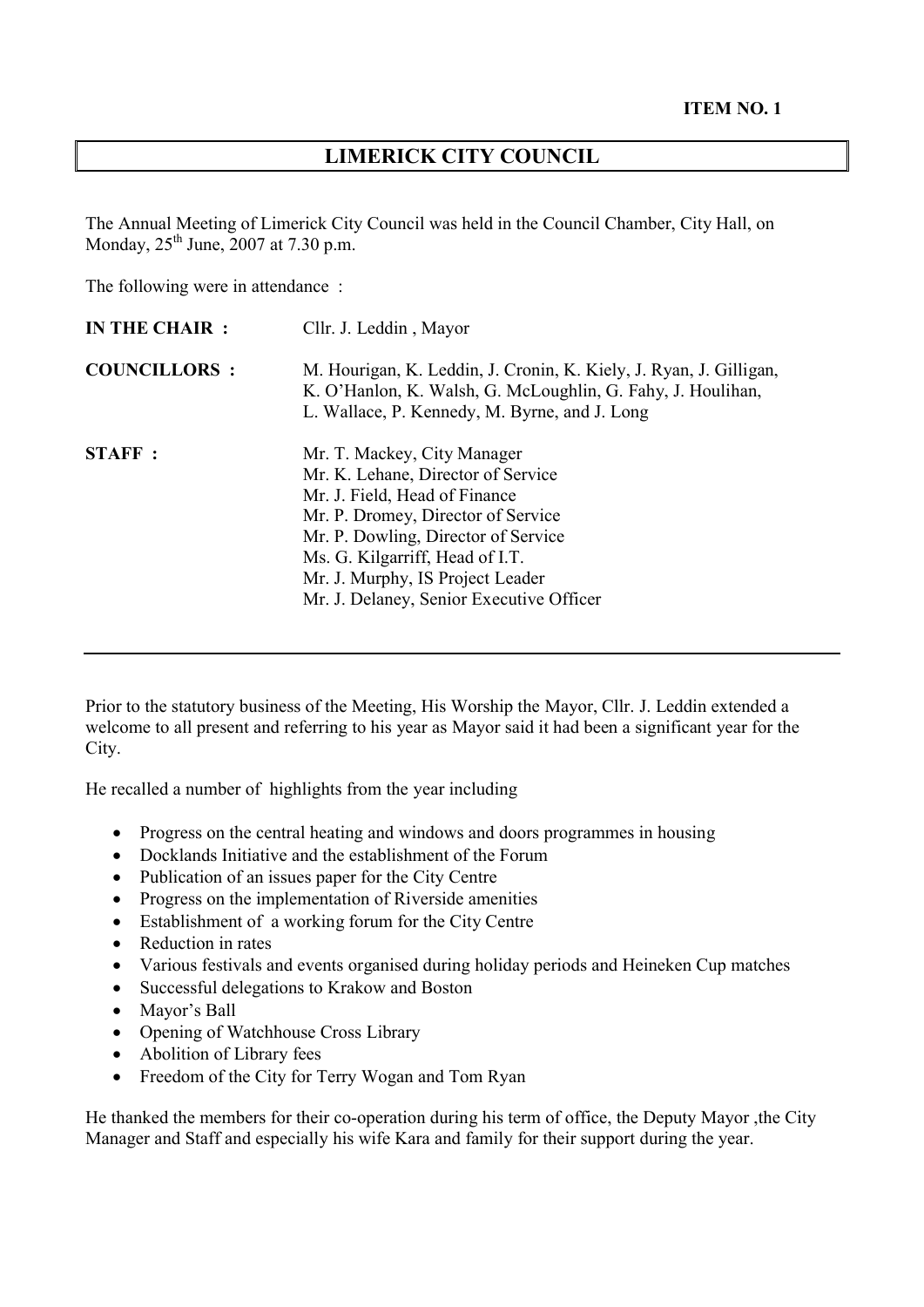Cllr. O'Hanlon, on behalf of the Fianna Fail Party, Cllr. Ryan on behalf of the Labour Party and Cllr. Fahy on behalf of the Fine Gael Party congratulated and paid tribute to the Mayor. His wife Kara and family had been a great support to him and they wished him and his family the very best in the years ahead. Cllrs. K. Leddin, Byrne, Wallace and McLoughlin also added their congratulations.

The City Manager, on his own behalf and on behalf of the staff thanked the Mayor also.

## **1. NOMINATIONS FOR THE OFFICE OF MAYOR**

His Worship the Mayor asked for nominations to fill the Office of Mayor of the City until the election of his successor and to install His Worship into the Office if the Council should so decide.

Cllr. Hourigan formally proposed Cllr. Ger Fahy to the Office of Mayor. He said Cllr. Fahy had been an active representative for his community over a long number of years and it was an honour to propose him for the office of Mayor.

Cllr. Kiely formally seconded the Proposal.

As there were no further nominations for the Office of Mayor, His Worship the Mayor declared Cllr. Ger Fahy elected unanimously to the Office of Mayor.

Cllr. Ger Fahy said it was an honour for him to be elected as the  $811<sup>th</sup>$  Mayor of the City. He thanked his proposer and seconder and the people of Ward 3 who had elected him .He thanked his family for their support.

He said that there was an increased confidence about the City and that the Council had an improved financial situation. He said that the increase in the number of pedestrian streets was having a positive effect on the built environment surrounding them.

He referred to the challenges facing the City in the coming year including

- Docklands
- Boundary Extension application
- Social exclusion and the implementation of the John Fitzgerald report.

He said he was disappointed that there was no representation from councillors on the Regeneration Boards. He encouraged residents to get actively involved in their communities.

Cllr Hourigan on behalf of the Fine Gael Party, Cllr. Ryan on behalf of the Labour Party ,Cllr. O'Hanlon on behalf of the Fianna Fail Party, and Cllrs. Wallace, Gilligan, McLoughlin and K. Leddin extended congratulations to the Mayor and wished him every success in the year ahead.

The City Manager wished the new Mayor well and said that he was looking forward to working with him in the year ahead.

## **2. NOMINATIONS FOR THE OFFICE OF DEPUTY MAYOR**

His Worship the Mayor, Cllr. Fahy invited nominations for the Office of Deputy Mayor.

Cllr. Byrne formally proposed Cllr. Jim Long for the Office of Deputy Mayor. Cllr. Scully formally seconded the proposal.

As there were no further nominations for the Office of Deputy Mayor, His Worship the Mayor declared Cllr. Jim Long elected unanimously to the Office of Deputy Mayor.